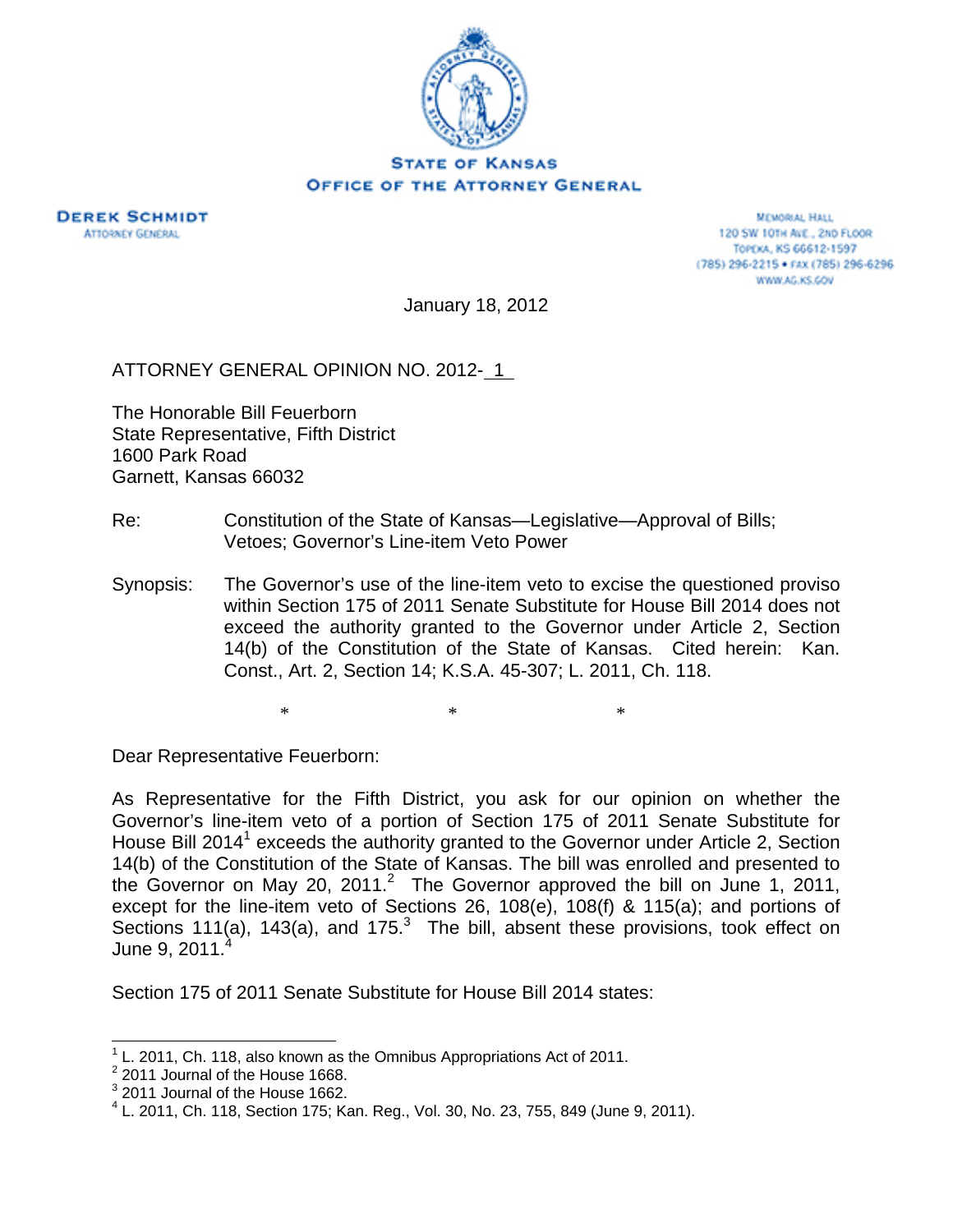Sec.175. (a) On July 1, 2011, of the amount of each appropriation or reappropriation for a state agency that is budgeted for state operations for the fiscal year ending June 30, 2012, made by this or other appropriation act of the 2011 regular session of the legislature from the state general fund, the sum equal to \$5,900,000 which is not exempt, is hereby lapsed in accordance with this subsection: Provided, That the following are exempt from and shall not be reduced by such lapsing provision: (1) Any item of appropriation or reappropriation for fiscal year 2012 from the state general fund for any state agency for the provision of programmatic services, (2) any item of appropriation or reappropriation for fiscal year 2012 from the state general fund for the legislature or any agency of the legislative branch of state government, (3) any item of appropriation or reappropriation for fiscal year 2012 from the state general fund for the judicial branch or any agency of the judicial branch of state government, (4) any item of appropriation or reappropriation for fiscal year 2012 from the state general fund for the department of transportation, (5) any item of appropriation or reappropriation for fiscal year 2012 from the state general fund for any state school aid program, (6) any item of appropriation or reappropriation for fiscal year 2012 from the state general fund for human services caseloads for the department of social and rehabilitation services, the division of health care finance of the department of health and environment, the juvenile justice authority or the department on aging, (7) any item of appropriation or reappropriation for debt service for contractual bond obligations, including any transfer from the state general fund to the school district capital improvements fund for distribution to school districts pursuant to K.S.A. 75-2319, and amendments thereto, and (8) any item of appropriation or reappropriation for employer contributions for the employers who are eligible employers as specified in subsections (1), (2) and (3) of K.S.A. 74-4931, and amendments thereto, under the Kansas public employees retirement system pursuant to K.S.A. 74-4939, and amendments thereto: *Provided further, That the aggregate amount lapsed in each account of the state general fund of the state agency under this section shall be the amount in the account budgeted for state operations which bears the same relation to \$5,900,000 as the aggregate amount budgeted for state operations from the state general fund for the state agency in the Governor's Budget Report for FY 2012 bears to the aggregate amount budgeted for state operations from the state general fund for all state agencies in the Governor's Budget Report for FY 2012:* And provided further, That the director of the budget, after consultation with the director of legislative research, shall determine the amount to be lapsed under this subsection from each account of the state general fund of each state agency and shall certify such amount to the director of accounts and reports: And provided further, That, at the same time that such certification is made by the director of the budget to the director of accounts and reports under this subsection, the director of the budget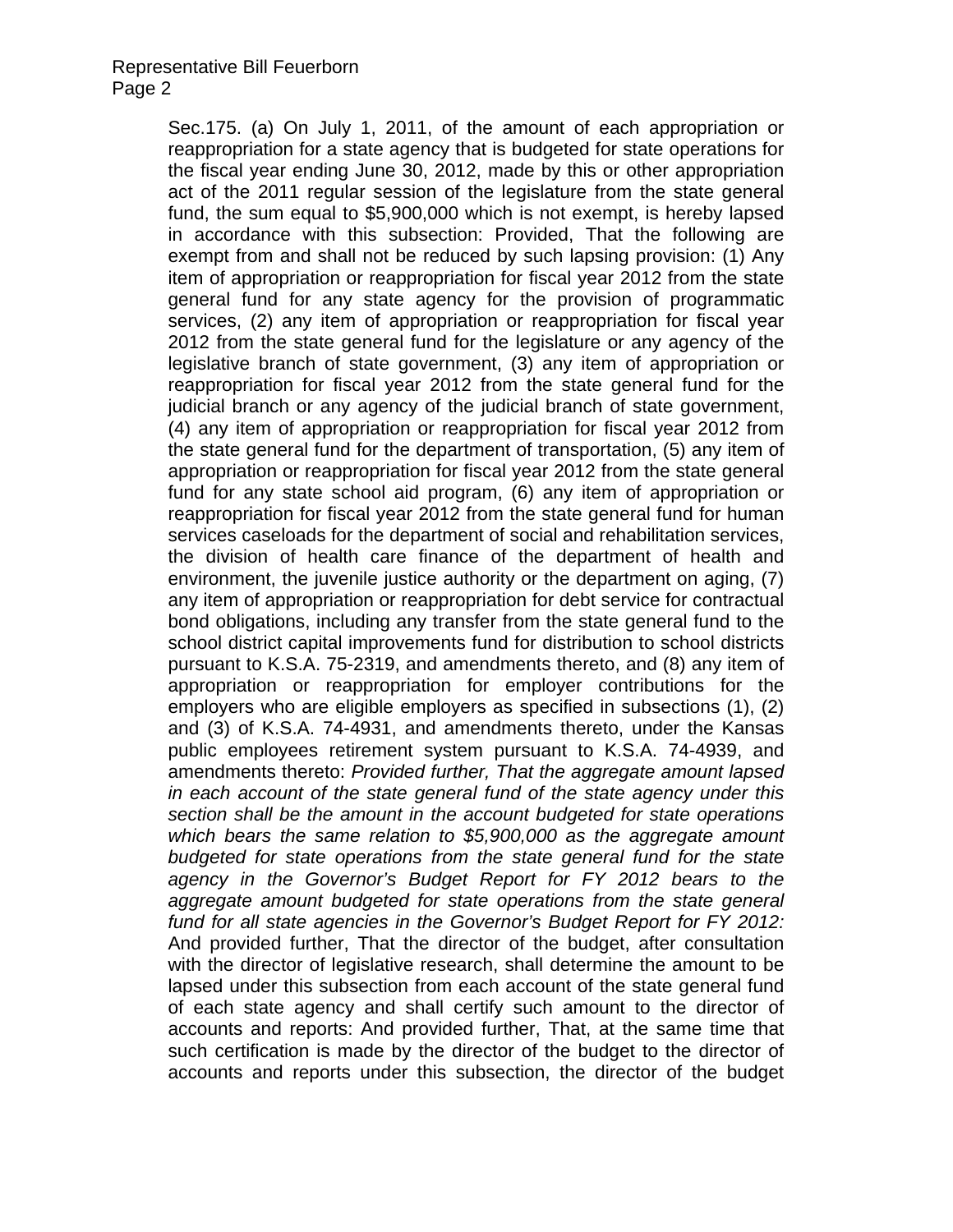> shall deliver a copy of such certification to the director of the legislative research department.<sup>5</sup>

Simply put, Section 175 was intended to implement an across-the-board reduction of \$5.9 million for savings to administrative activities excluding programmatic services, human services caseloads, local school state aid programs, the Judicial Branch, the Legislative Branch, the Department of Transportation, and debt service.

Your question requires an analysis of what the governor is authorized or permitted by the Constitution of the State of Kansas to veto. Article 2, Section 14(b) of the Constitution of the State of Kansas<sup>6</sup> grants the governor authority in certain, limited circumstances to veto less than an entire legislative enactment. It provides, in pertinent part:

If any bill presented to the governor contains several items of appropriation of money, one or more of such items may be disapproved by the governor while the other portion of the bill is approved by the governor.

In *State v. French*, 133 Kan. 579 (1931), the Kansas Supreme Court held that "the veto power of the executive under our system of government is not inherent in such officer as a legislative function, but is a power confided in him by the supreme authority of the state; and in exercising this function, *while he is not confined to rules of strict construction*, he nevertheless must look to the Constitution for the authority to exercise such power."

It is generally understood that the purpose underlying the so-called "line-item" veto power is threefold: "the rejection of legislative logrolling; the imposition of fiscal restrictions on the legislature; and the strengthening of the governor's role in budgetary matters. In other words, the item veto may be said to be at the confluence of the policies underlying the single-subject rule, the balanced budget requirement, and the executive budget."<sup>8</sup>

In this case the Governor disapproved of a specific proviso within Section 175 and provided a veto message as required by law. The pertinent line-item veto message is as follows:

 $\overline{\phantom{a}}$ 

 $5$ Emphasis added to show the language stricken by the Governor's line-item veto.

<sup>&</sup>lt;sup>6</sup>K.S.A. 45-307 also provides, in pertinent part: "If any enrolled bill presented to the governor contains more than one item of appropriation of money, the governor may disapprove one or more of such items, while approving the other portion of the bill."

<sup>&</sup>lt;sup>7</sup>Emphasis added.

<sup>8</sup> Richard Briffault, *The Item Veto in State Courts*, 66 Temp. L. Rev. 1171, 1177 (1993). *See also Washington State Legislature v. Lowry*, 931 P.2d 885, 889-90 (1997); *State ex rel. Coll v. Carruthers*, 759 P.2d 1380, 1383 (N.M. 1988); Attorney General Opinion 2002-47.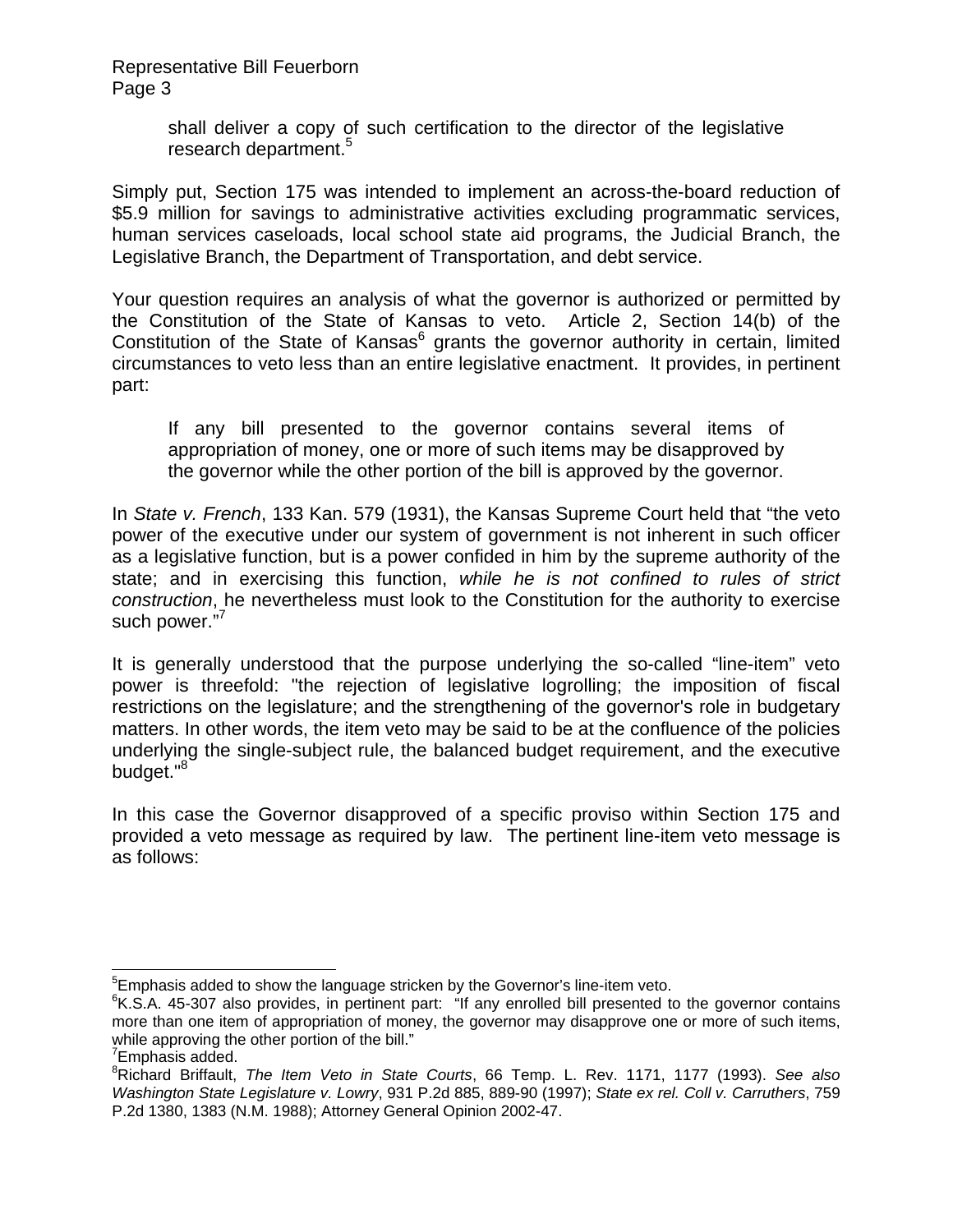## **Across-the-Board Reduction**

That portion of Section 175 that reads as follows has been line-item vetoed: ''Provided further, That the aggregate amount lapsed in each account of the state general fund of the state agency under this section shall be the amount in the account budgeted for state operations which bears the same relation to \$5,900,000 as the aggregate amount budgeted for state operations from the state general fund for the state agency in the Governor's Budget Report for FY 2012 bears to the aggregate amount budgeted for state operations from the state general fund for all state agencies in the Governor's Budget Report for FY 2012:''

My administration remains committed to right-sizing the state budget and reducing the likelihood of allotments by maintaining a responsible ending balance. While I fully intend to make these reductions, I must have the flexibility to impose them where I believe they can be made without harming key services. The \$5.9 million reduction is left intact with this veto and the certification of reductions will be made as provided for in the bill. These reductions, however, should not be made on a pro-rata basis, so I have vetoed this proviso.<sup>9</sup>

There is no contention that this proviso is general legislation or an independent statement of substantive law, which would be inappropriate to include in an appropriations bill.<sup>10</sup> We will assume, therefore, that it was properly included by the legislature in this bill. Nor is there before us any dispute that the lapse of an appropriation, which reduces the amount of money to be expended, constitutes an item of appropriation. We will assume, therefore, that a lapse of an appropriation is the same as an appropriation itself from a constitutional perspective.<sup>11</sup> Therefore, the precise question before us is whether this particular budget proviso, which directs the manner in which a \$5.9 million lapse in appropriation is to be implemented, is an "item of appropriation" within the meaning of Article 2, Section 14(b), of the Constitution of the State of Kansas.

We begin our analysis where you did because, as you note, this office addressed the application of Article 2, Section 14(b) of the Kansas Constitution on at least two prior occasions in opinions that defined the term "items of appropriation of money" narrowly.12 However, those two opinions predate *State v. Carlin,*13 the 1981 case in

<sup>9&</sup>lt;br><sup>9</sup> 2011 Journal of the House 1664.

<sup>&</sup>lt;sup>10</sup> See State v. Carlin, 230 Kan. 252, 258 (1981).<br><sup>11</sup> The Kansas Supreme Court clarified in *Carlin* that a lapse may lawfully be included in an appropriations bill.

<sup>&</sup>lt;sup>12</sup>Attorney General Opinion No. 81-82 (governor cannot line-item veto appropriation bill provision effecting a transfer of money within the treasury or imposing conditions, limitations or qualifications on an appropriation or constituting an independent statement of substantive law); Attorney General Opinion No. 76-168 (governor cannot line-item veto appropriation bill provision approving of statewide television system).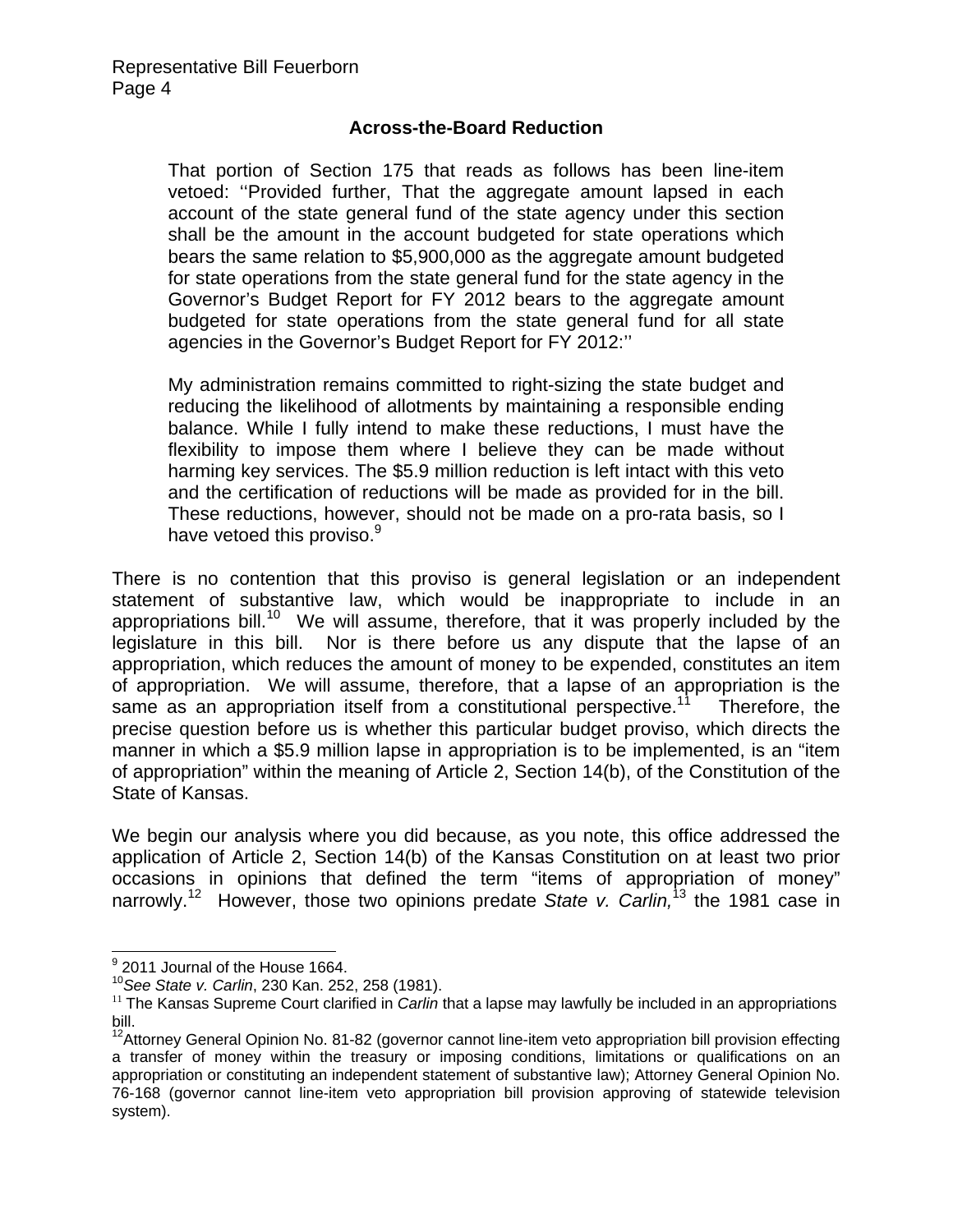which the Kansas Supreme Court provided guidance on this constitutional provision. In describing items that may properly be included in appropriation bills, the Kansas Supreme Court held that "[A]ppropriation bills may direct the amounts of money which may be spent, and for what purposes; *they may express the legislature's direction as to expenditures*; they may transfer funds from one account to another; they may direct that prior unexpended appropriations lapse"*.* 14

Because Attorney General Opinion No. 76-168 and Attorney General Opinion 81-82 were issued before the Kansas Supreme Court clarified the meaning of Article 2, Section 14(b) of the Kansas Constitution, we find those Opinions less persuasive than the more recent Attorney General Opinion on this subject. Attorney General Opinion 2002-47, which examined Article 2, Section 14(b) of the Kansas Constitution, was issued after to the *Carlin* decision.<sup>15</sup> It analyzed the two prior Attorney General Opinions' conclusion that the term "items of appropriation of money" should be narrowly construed and determined that, in light of *Carlin*, an "item of appropriation of money" should be more broadly construed and requires a fact specific case-by-case analysis to balance the legislative and executive constitutional powers.<sup>16</sup> Important to this conclusion is the acknowledgement of the prominent role of the Governor in the State's budgeting process and the lack of a universal definition or agreement as to what the lines of authority are. Ultimately, Attorney General Stovall concluded that if a provision can lawfully be included in an appropriations bill and is indeed a separable item not closely linked to a single appropriation, then it is subject to line-item veto.<sup>17</sup>

With these rules in mind, we note that the Governor's line item veto of the questioned proviso in Section 175 of 2011 Senate Substitute for House Bill 2014 appears to comport with the constitutional requirements set forth in Attorney General Opinion 2002- 47. In this case, the Governor did not attempt to veto just a word, phrase or sentence of

<sup>13</sup>*State v. Carlin*, 230 Kan. 252 (1981). The issue in *Carlin* was whether the Governor could line-item veto two sections amending school finance statutes in an appropriation act. The court held that the amendatory statutes were not items of appropriation and, further, were not permitted to be included within an appropriation act and could not be item vetoed. The court determined that the statutes were not matters permitted within an appropriation bill as appropriation bills may not include "subjects wholly foreign and unrelated to their primary purpose: Authorizing the expenditure of specific sums of money for specific purposes."<br><sup>14</sup>230 Kan. at 258. Emphasis added.

<sup>&</sup>lt;sup>15</sup>Attorney General Opinion 2002-47 (The veto before Attorney General Stovall was of a subsection to prohibit the expenditure of moneys, other than donations, appropriated from the treasury for FY 2003 to reinforce the capitol dome).

<sup>&</sup>lt;sup>16</sup>We would call attention to this passage from Attorney General Opinion 2002-47, which we believe properly describes the state of the law after *State v. Carlin*: "Because there is no conclusive authority in this State that expenditure restrictions and limitations are not to be considered 'items of appropriation of money' for purposes of the Article 2, Section 14(b) of the Kansas Constitution, we believe that, should the issue reach them, the Kansas appellate courts would also undertake a more critical and comprehensive review of this issue, taking into account all the case law and scholarly studies, much of which postdates

the decision in *Carlin*.<br><sup>17</sup>Attorney General Opinion 2002-47 concluded: "[W]e believe that the Kansas appellate courts would find persuasive the cases that, in balancing the executive and legislative powers, have held that if a provision can lawfully be included in an appropriations bill and is indeed a separable item not closely linked to a single appropriation, then it is subject to line-item veto."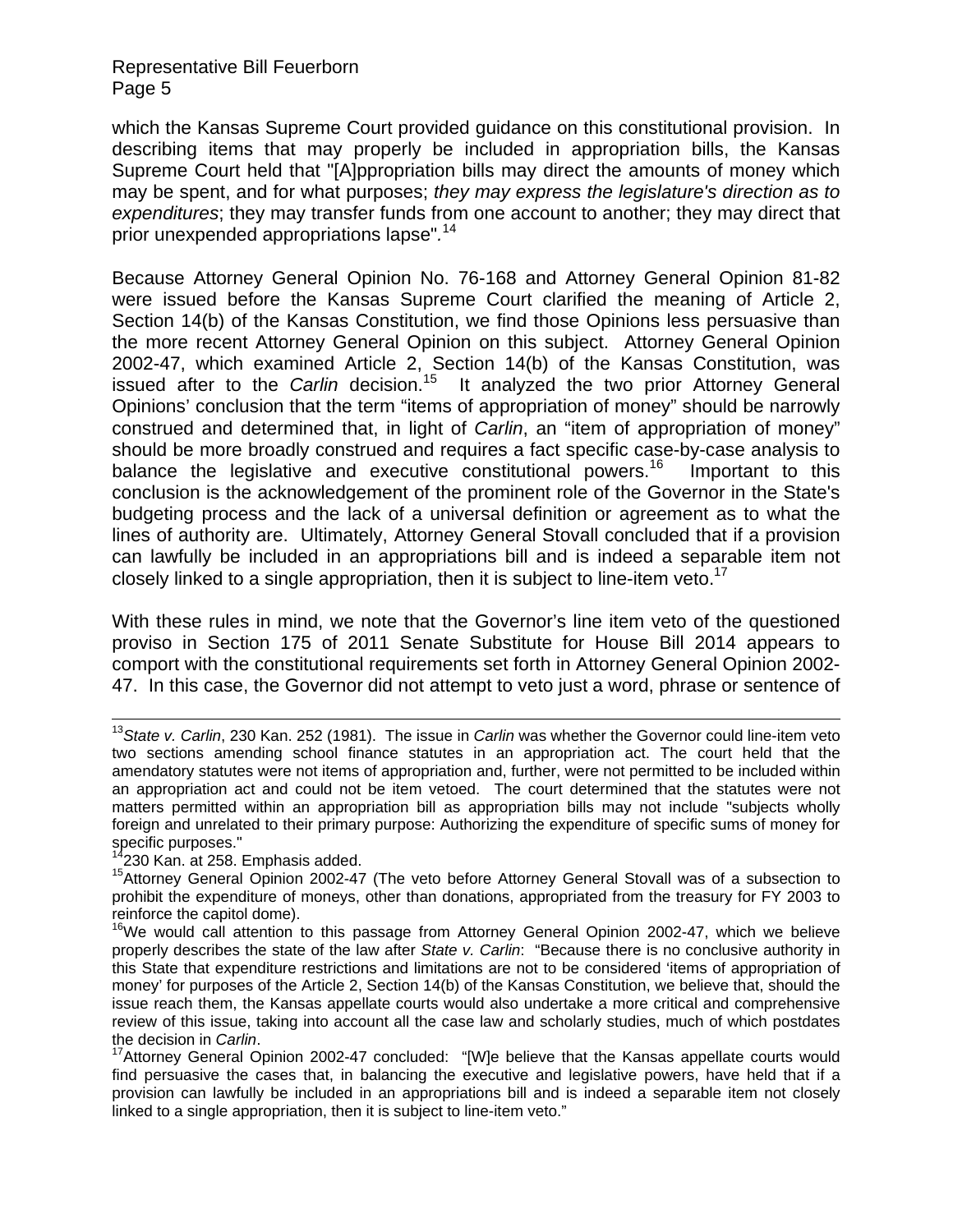that section but instead vetoed a stand-alone subsection that is separable from the remainder of Section 175. The proviso is not attached to a single appropriation but to an across-the-board reduction of \$5.9 million for savings to administrative activities with specific exclusions. The practical effect of the line-item veto is that the legislative intent of \$5.9 million savings is still accomplished while the prominent role of the governor in the budget process is preserved. For all of these reasons, it appears to us that the Governor's line item veto in question here complies fully with the constitutional requirements previously identified.

The question remains, however, whether the line item veto in question here must be distinguished from the line item veto reviewed by Attorney General Stovall in Attorney General Opinion 2002-47 because the line-item veto before us leaves the underlying lapse intact while the line-item veto before Attorney General Stovall eliminated entirely the underlying prohibition on funding. On this point, which has not been squarely addressed by the Kansas appellate courts, we find persuasive the reasoning in *Washington State Legislature v. Lowry,*18 where the Supreme Court of the State of Washington explained its position as follows<sup>19</sup>:

"Because the purpose of the Governor's 'line-item' veto is to excise line items in appropriations bills, we should give effect to such a purpose. The Legislature frustrates such a purpose, however, if it drafts budget bills as lump sum appropriations to agencies. The only feature of modern legislative bill drafting in Washington that resembles the traditional budget line item is the budget proviso.

"Consequently, we hold that any budget proviso with a fiscal purpose contained in an omnibus appropriations bill is an 'appropriations item' under article III, Section 12. Thus, so long as the Legislature drafts budget bills as lump sum appropriations to agencies conditioned by provisos as we have defined them here, the Governor's appropriations item veto power extends to each such proviso. (FN8. The budget provisos to which the Governor's line item veto extends include full provisos to an appropriations bill, that is, full subsections of the section of an appropriations bill. We do not believe an 'appropriations item' may be a sentence, phrase, letter, digit, or anything less than the whole proviso.)"<sup>20</sup>

 $\overline{\phantom{a}}$ 

 $18$  931 P.2d 885 (1997). We believe that the overall approach of Attorney General Opinion 2002-47 is to suggest, based upon the Supreme Court's opinion in *Carlin*, that the Kansas appellate courts are inclined to consider the evolving authorities from other states that have wrestled with this question regarding lineitem veto powers. Therefore, looking to the similar experience of Washington state seems a reasonable approach.

The Washington Constitution confers upon the Governor general veto authority over legislation and a distinct veto power over "appropriation items": "…If any bill presented to the governor contain several sections or appropriation items, he may object to one or more sections or appropriation items: *Provided*, That he may not object to less than an entire section, except that if the section contain one or more appropriation items he may object to any such appropriation item or items…." Wash. Const., Art. III, Section 12 (amend.62).